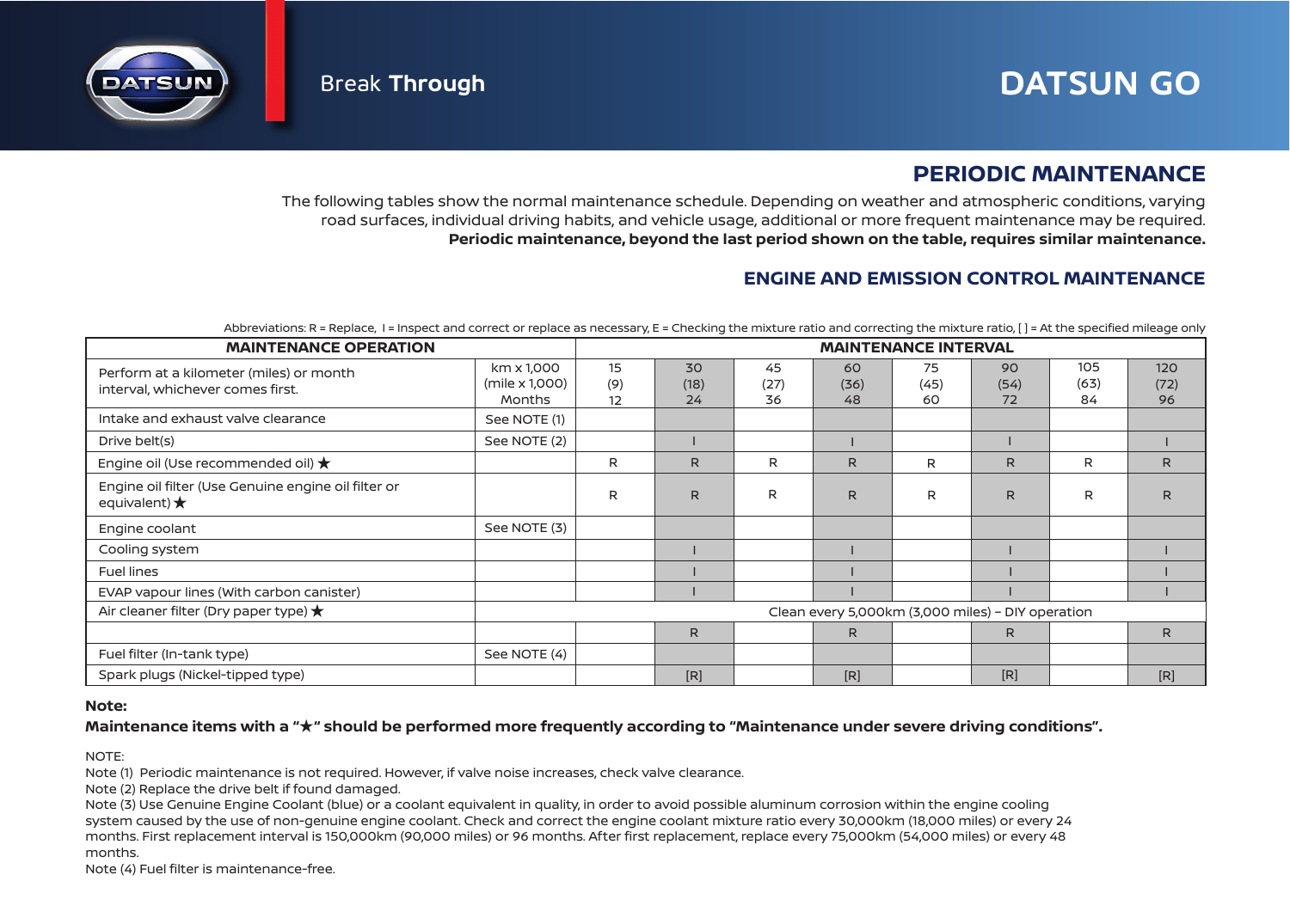# Break **Through DATSUN GO**



# **PERIODIC MAINTENANCE**

The following tables show the normal maintenance schedule. Depending on weather and atmospheric conditions, varying road surfaces, individual driving habits, and vehicle usage, additional or more frequent maintenance may be required. **Periodic maintenance, beyond the last period shown on the table, requires similar maintenance.**

# **CHASSIS AND BODY MAINTENANCE**

| <b>MAINTENANCE OPERATION</b>                                                               |                                        | <b>MAINTENANCE INTERVAL</b>  |                  |                  |                  |                  |                  |                   |                   |
|--------------------------------------------------------------------------------------------|----------------------------------------|------------------------------|------------------|------------------|------------------|------------------|------------------|-------------------|-------------------|
| Perform at a kilometer (miles) or month<br>interval, whichever comes first.                | km x 1,000<br>(mile x 1,000)<br>Months | 15<br>(9)<br>12 <sup>2</sup> | 30<br>(18)<br>24 | 45<br>(27)<br>36 | 60<br>(36)<br>48 | 75<br>(45)<br>60 | 90<br>(54)<br>72 | 105<br>(63)<br>84 | 120<br>(72)<br>96 |
| Brake and clutch fluid (For levels and leaks)                                              |                                        |                              |                  |                  |                  |                  |                  |                   |                   |
| Brake and clutch systems                                                                   |                                        |                              |                  |                  |                  |                  |                  |                   |                   |
| Brake fluid $\bigstar$                                                                     |                                        |                              | R.               |                  | R                |                  | R.               |                   | R                 |
| Exhaust system                                                                             |                                        |                              |                  |                  |                  |                  |                  |                   |                   |
| Manual transaxle gear oil (For leaks)                                                      |                                        |                              |                  |                  |                  |                  |                  |                   |                   |
| Steering gear and linkage, axle and suspension<br>parts, and front drive shafts $\bigstar$ |                                        |                              |                  |                  |                  |                  |                  |                   |                   |
| Brake pads, rotors & other brake components $\bigstar$                                     |                                        |                              |                  |                  |                  |                  |                  |                   |                   |
| Brake linings, drums & other brake components $\star$                                      |                                        |                              |                  |                  |                  |                  |                  |                   |                   |
| Foot brake, parking brake, and clutch (For free-play,<br>stroke, and operation)            |                                        |                              |                  |                  |                  |                  |                  |                   |                   |

Abbreviations: R = Replace, I = Inspect and correct or replace as necessary, L = Lubricate

### **Note:**

Maintenance items with a " $\star$ " should be performed more frequently according to "Maintenance under severe driving conditions".